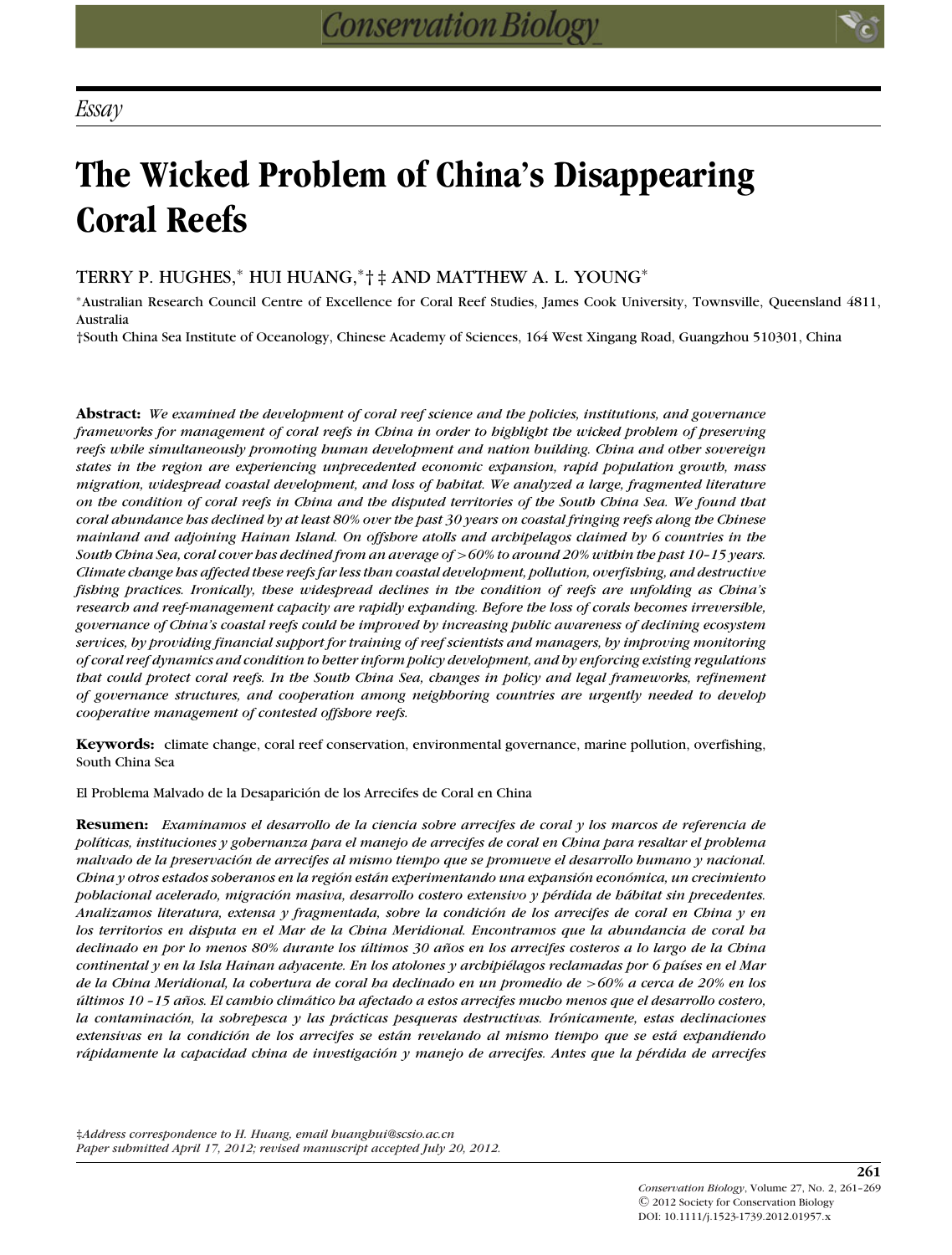*sea irreversible, la gobernanza de los arrecifes costeros debe ser mejorada mediante el incremento de la conciencia publica sobre la declinaci ´ on de los servicios del ecosistema, proporcionando soporte financiero ´ para la capacitacion de cient ´ ´ıficos y manejadores de arrecifes, mejorando el monitoreo de la dinamica y ´ condicion de los arrecifes de coral para obtener informaci ´ on para el desarrollo de pol ´ ´ıticas y aplicando la regulacion existente que puede proteger a los arrecifes de coral. En el Mar de la China Meridional, se requiere ´ urgentemente de cambios en los marcos pol´ıticos y legales, refinamiento de las estructuras de gobernanza y cooperacion entre los pa ´ ´ıses vecinos para desarrollar manejo colaborativo de los arrecifes en disputa.*

Palabras Clave: Cambio climático, conservación de arrecifes de coral, contaminación marina, gobernanza ambiental, Mar de la China Meridional, sobrepesca

## **Introduction**

The concept of wicked problems originally arose in the context of social planning (Rittel & Webber 1973). More recently it has been applied to environmental challenges, such as how to improve governance for coping with anthropogenic climate change (Levin et al. 2009) and depleted fisheries (Jentoft & Chuenpagdee 2009). Here, we applied the wicked-problem paradigm to the social and ecological challenges of sustainably managing coral reefs in rapidly developing countries, exemplified by the subtropical reefs of mainland China and the disputed South China Sea, where 6 countries claim sovereignty over offshore reefs and atolls. A wicked problem by definition is complex and involves multiple sets of players (e.g., the general public, industries, governments, scientists, nongovernmental organizations, and multiple sovereign states). It has no single or optimal solution, and partial solutions invariably cause new, often unforeseen, problems and conflicts among players (Rittel & Webber 1973). For example, the coastal environments of China and elsewhere support multiple competing activities, including fishing, aquaculture, tourism, coastal development, and shipping (Cao & Wong 2007; Gu & Wong 2008). Policies that advantage one set of players often disadvantage others, creating winners and losers (Lebel et al. 2006; Jentoft & Chuenpagdee 2009). Similarly, shifts in livelihoods from fishing to aquaculture or to tourism can improve the sustainability of coastal resources or create new environmental and social problems (Cabral & Aliño 2011; Foale et al. 2012). Wicked problems are also characterized by inadequate governance, missing institutions, and a shortage of time before the problem becomes even harder to address (Rittel & Webber 1973; Levin et al. 2009; Walker et al. 2009). Our premise is that all these traits apply to the regional- and global-scale decline of coral reefs.

China's ongoing economic expansion has exacerbated many wicked environmental problems (Chen & Uitto 2003; Liu 2010), including widespread habitat loss due to coastal development, unsustainable levels of fishing, and pollution (Yu 1994; Zhang 2001*a*). The extent of China's mangroves decreased by 73% between the 1950s and 2002 (Zhang & Sui 2001; Cao & Wong 2007). Similarly, the intensity of fishing increased rapidly after World War II because local artisanal harvesting was replaced by long-distance industrial fishing (Yu 1994). The reported number of Chinese fishing vessels increased 8-fold between the 1960s and 1990s (Zhou & Cai 2010), whereas catch per unit effort declined by two-thirds (Chen & Uitto 2003). Since 1999, China has intermittently banned fishing during seasonal closures or placed restrictions on gear types (Ding et al. 2008). At best, such steps are only a partial solution to overfishing because poor management of local fisheries has contributed to the expansion of China's ecological footprint far beyond its own territorial waters. Unable to catch enough seafood locally to meet market demand, China today imports at least 60% of the live reef fish harvested from coral reefs across the western Pacific and eastern Indian oceans (Sadovy 2005; Fabinyi 2012). Coastal and nearshore aquaculture in China has also boomed in response to rising consumer demand and depleted stocks of wild fish. For example, aquaculture production in Guangdong province increased 17-fold between 1986 and 2000 (Han et al. 2006), and the number of aquaculture pens in Daya Bay, 50 km north of Hong Kong, increased from 1000 in 1988 to more than 20,000 in 2004 (Yu et al. 2010). By 2006, approximately 30,000  $km<sup>2</sup>$  of China's coastal seas were classified as unsafe for aquaculture or swimming due to sewage, industrial waste, aquaculture effluent, and other forms of pollution (Cao & Wong 2007).

Coral reefs on China's coastal fringing reefs and on disputed offshore atolls and islands in the South China Sea (Fig. 1) occupy about  $30,000 \text{ km}^2$  (Supporting Information). They represent important natural assets of high conservation value and they support livelihoods and provide ecosystem services such as fish and areas for aquaculture and reef-based tourism (Morton & Blackmore 2001; Gu & Wong 2008). Offshore, the South China Sea has approximately 130 atolls and platform reefs (Morton & Blackmore 2001) claimed by up to 6 countries: Brunei, China, Malaysia, Taiwan, Philippines, and Vietnam.

Here, we present the first comprehensive analysis of the scattered information on coral reef condition recorded over the past 50 years from mainland China and from the highly disputed atolls and archipelagos of the South China Sea region (Fig. 1 & Supporting Information).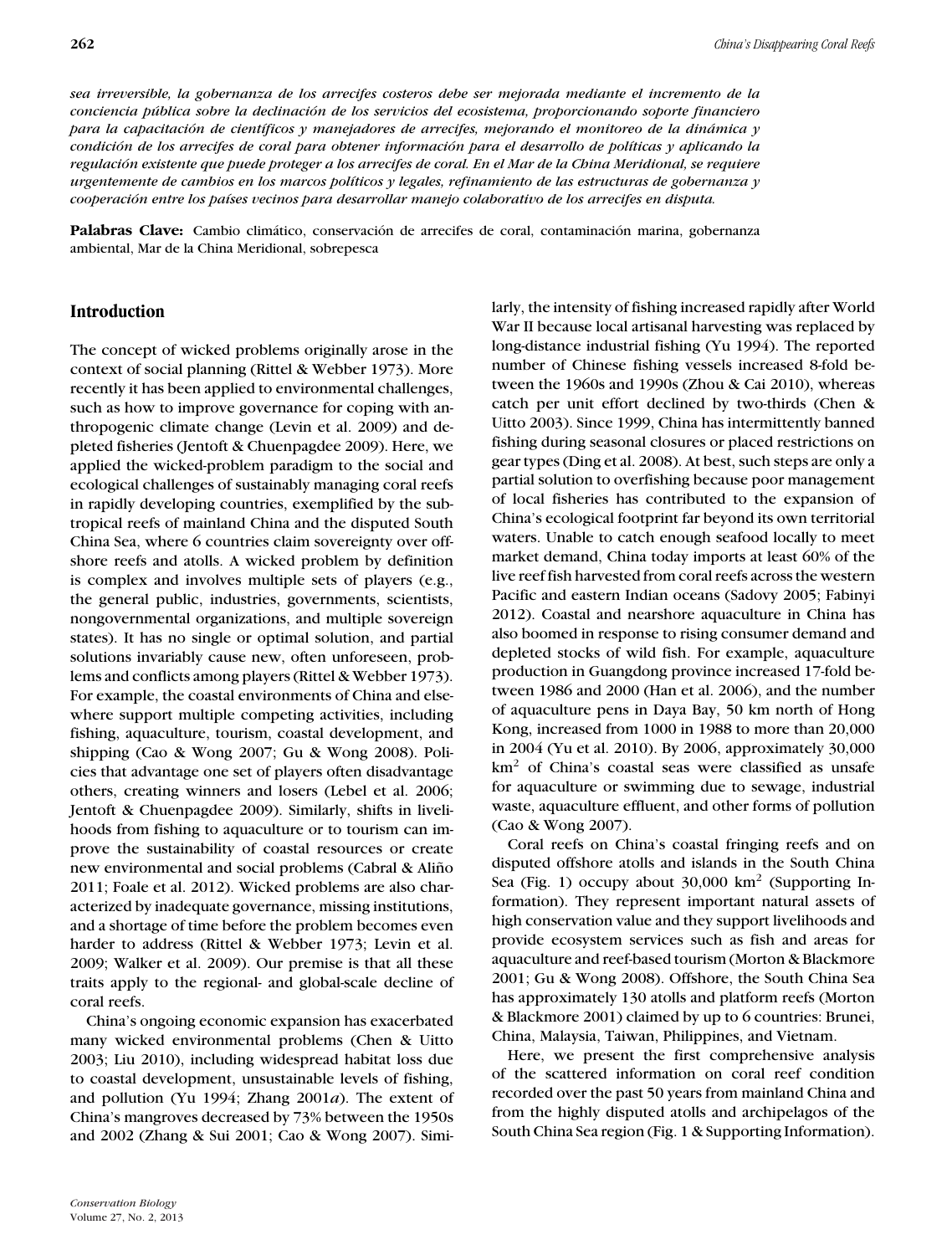

*Figure 1. The subtropical coast of China, neighboring countries, and the contested coral reef archipelagos of the South China Sea. Coral reef habitat is in red (from Spalding et al. [2001] and other sources). See Supporting Information for further information on species richness and biogeographic setting of the region.*

We have documented for the first time the regional extent of the losses of corals in China and the contested South China Sea over the past half century. We also mapped the development of coral reef science and monitoring in China to show that a window of opportunity exists to improve the management of these dwindling resources, but it is rapidly closing. We outline important changes in reefrelated policies and governance that have occurred and provide suggestions for further improvements to prevent irretrievable loss of reefs throughout the region.

## **Coral Reef Science and Monitoring in China**

China's recent social and economic transformation has coincided with an upsurge in coral reef research, scientific training, and monitoring programs. Publications on coral reef research have proliferated since the early 1980s, and in recent years this literature has become much more accessible and more internationalized as English has emerged as the dominant language (Fig. 2). English journal articles were uncommon before the late 1990s, but now account for approximately two-thirds of the rapidly growing number of coral reef publications by Chinese authors (Fig. 2). We identified 655 Chinese language journal articles, book chapters, and reports on coral reef research published since 1950, and 661 English



*Figure 2. Number of journal publications on coral reefs in English or in Chinese by authors with addresses in China and Hong Kong since 1980.*

language publications written by authors from mainland China over the same period. We methodically crossreferenced bibliographies from individual publications, working backward in time, until we found no new and relevant reports. Most of the primary data on reef condition we compiled (see below) came from Chinese peerreviewed journals and reports that are not detectable in a standard bibliometric search conducted through, for example, Scopus or ISI Thompson Web of Science, sources that previous reviews of reef condition have heavily relied on.

China's coral reefs were closed to scientific scrutiny during the Cultural Revolution (1966–1976), and the literature on coral reefs before then is sparse. The South China Sea Institute of Oceanology (SCSIO) was founded by the Chinese Academy of Sciences in 1959. In 1979, SCSIO established the Tropical Marine Biology Research Station (TMBRS) near Sanya City on Hainan Island, adjacent to Luhuitou fringing reef (Supporting Information). Most of the coral reef research from coastal China over the past 30 years has been conducted at this location. Researchers at TMBRS launched an ongoing program of systematic monitoring in 2002 (Zhang et al. 2006), which includes semiquantitative surveys of coral cover, species richness, and reef condition at 6 locations (Xisha Islands, Sanya Bay at the southern end of Hainan Island, eastern Hainan Island, Beibu Bay and Xuwen close to the Vietnam border, Daya Bay adjacent to Hong Kong, and Dongshan Bay at the northern limits of China's coastal coral assemblages [Fig. 1 & Supporting Information]). Additional monitoring of coral reefs has been undertaken intermittently in recent years by the Guangdong Provincial Ocean Administration, scattered research groups, nongovernmental organizations, and local volunteers. Reef Check, a volunteer reef-monitoring program, has been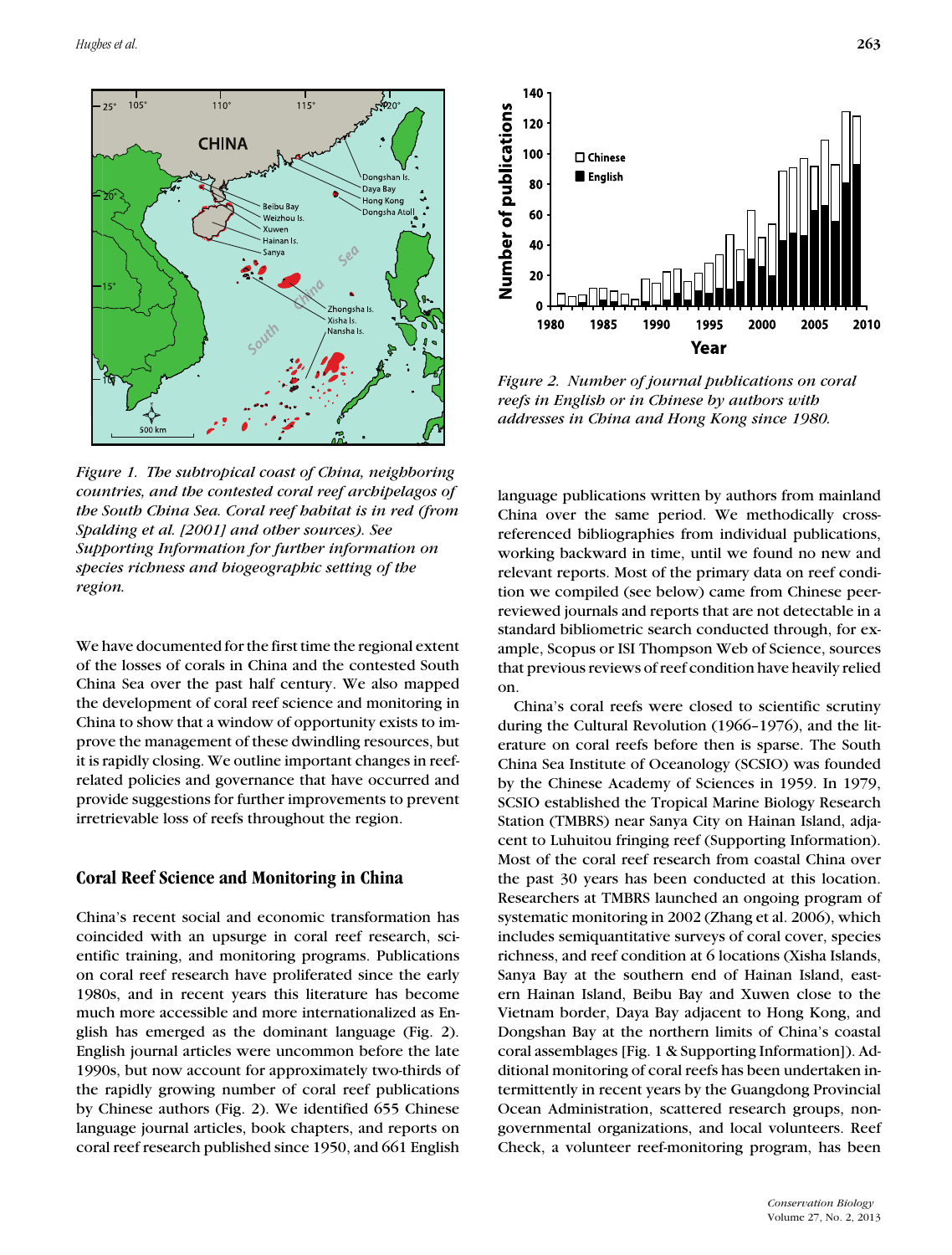increasingly active in China following its launch in Hong Kong in 1999 (Hodgson 1999).

Despite these local activities, monitoring of reef condition in mainland China is sparse and uncoordinated. This is a critical weakness that urgently needs to be addressed, in order to better inform regional-scale management of coral reefs. Without systematic monitoring, the status of coral reefs in China and the South China Sea will remain poorly understood and the decline in coral cover we document here will be easier to miss, ignore, or deny. Therefore, monitoring the condition of coral reefs and understanding why they are changing are critical aspects of addressing the wicked problem of loss of reef habitat and the decline in ecosystem services they provide.

We extracted information on coral cover from tables and graphs in the large body of literature we compiled (Fig. 2) to calculate trends over time. Because the quality of data was highly variable, especially for older studies, we included only quantitative measurements that used replicate sampling conducted with widely accepted techniques (i.e., quadrats, line and belt transects, and image analysis from replicated photographs or videos). We found 17 studies that reported 84 records from 10 locations (listed in Supporting Information). These estimates provide a conservative measure of trends in coral cover over time because much of the decline in these coral reefs was not recorded, and because once coral cover decreased scientists often abandoned their initial study sites in favor of new ones with greater cover (e.g., Scott & Cope 1986; Chen et al. 2009). To partially compensate for this potential bias in site selection in the literature, we calculated the trend in coral cover with a regression model fit to data from 14 inshore and offshore sites that were resampled multiple times.

#### **Regional Changes in Coral Reef Ecosystems**

Our quantitative analyses of the data we compiled from the literature revealed that nearly 80% of the coral cover on fringing reefs along the Chinese mainland and around Hainan Island has been destroyed by human activity since the 1980s (Fig. 3). Hainan Island was earmarked for rapid development by the Chinese government in 1988 when it was declared a Special Economic Zone. Its provincial jurisdiction was controversially extended far to the south in 1984 to include the disputed Zongsha and Xisha islands and the Nansha (Spratly) archipelago (Fig. 1), which is claimed in whole or partially by 6 countries in the region. Information on the ecological status of coral reefs from the major offshore atolls and archipelagos in the disputed South China Sea is patchier and mostly quite recent (Supporting Information). Nonetheless, we found that coral cover has declined from an average of >60% to around 20% within the past decade, even at these relatively remote locations (Fig. 3).



*Figure 3. Percent coral cover over time on China's inshore reefs and on disputed offshore reefs in the South China Sea (linear-regression lines are fit to solid symbols, which represent data from 14 sites that were repeatedly surveyed; open symbols indicate an additional 35 records from one-time reef assessments). See Supporting Information for location details and sources.*

Throughout the region, declining coral cover has frequently coincided with phase shifts to macroalgae or other weedy species (Li et al. 2000; Aliño & Quibilan 2003), outbreaks of crown-of-thorns starfish (*Acanthaster planci*) (Kimura et al. 2008), hyperabundances of sea urchins (Hutchings & Wu 1987; Fiege et al. 1994; Hodgson & Yau 1997), and more recently coral disease (Kimura et al. 2004; Liao et al. 2007). Adult brood stocks of corals have sharply declined and are physiologically stressed, whereas nearshore water quality, sedimentation, and algal blooms are all unfavorable for new coral recruitment (Shi et al. 2007). The abundance of harvested stocks (e.g., fish, mollusks, crustaceans, and sea cucumbers) have been reduced substantially, and destructive fishing practices (e.g., use of explosives and cyanide) continue to cause widespread damage to corals and other species (e.g., Dai 2006). Inshore, the combined effects of pollution, sedimentation, dredging, land reclamation, and aquaculture have been severe (e.g., Scott & Cope 1986; Shi et al. 2007). Although increases in ocean temperature and ocean acidification are often considered the primary threats to coral reefs, almost none of the sustained decline of inshore corals in coastal China is attributable to climate change. Climate change is adding to the wicked problems of sustaining the world's coral reefs (Hughes et al. 2003), but ongoing overfishing, pollution, coastal development, and other human activities that affect reefs are much more prevalent in many densely populated regions like China (Fig. 4).

The declining status of fringing coral reefs and the extent of coastal development are exemplified by Sanya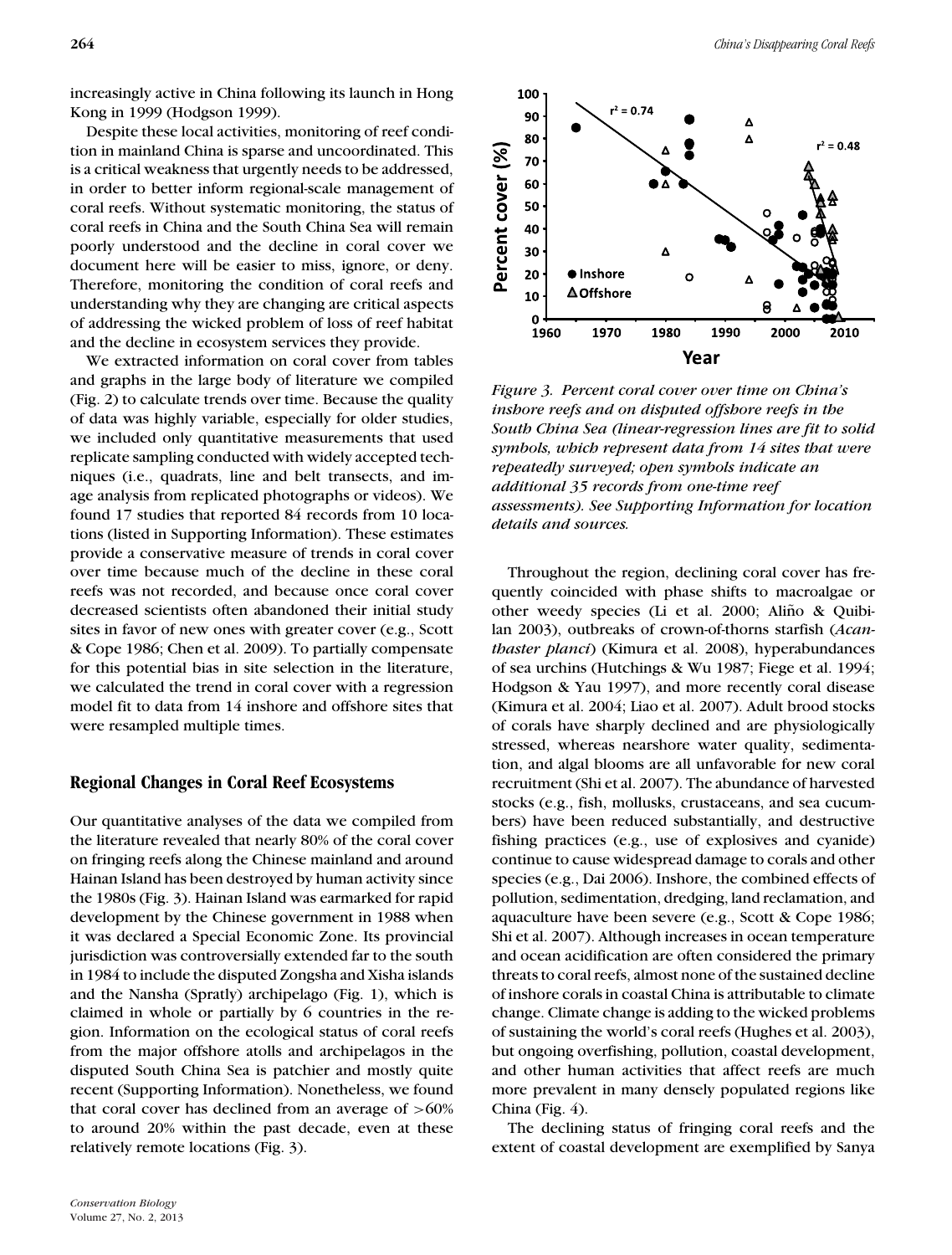

*Figure 4. Coastal and military infrastructure adjoining coral reefs in the South China Sea: Sanya City and port, southern Hainan Island, in (a) 1988 and (b) 2010 (photographs by H. Huang). Note the extensive changes in just 12 years. (c) Yongxing Island, part of the disputed Xisha (Paracel) Islands east of Vietnam, showing a well-developed reef and cay and a Chinese military outpost (image reprinted in accordance with the requirements and guidelines of Google Earth and DigitalGlobe). Two dredged harbors are at the bottom of the photograph and the military airstrip is 2.6 km long.*

City (Figs. 4a & 4b). From a fishing village of 2000 people in the 1950s (Zhang 2001*b*), Sanya grew to a city of over 600,000 people in 2010. Driven by China's booming economy and rising personal wealth, the number of domestic tourists visiting Sanya City in 2009 rose to over 6 million, 10 times the resident population. Coastal development, including expansion of Sanya port, new hotels, an artificial island, increased pollution from sewage and industrial waste, and intensified food production from aquaculture and market gardens, have destroyed the fringing reefs closest to the city, where coral cover is now close to zero (Huang et al. 2003; Zhao et al. 2008; Figs. 4a & 4b). After more than 30 years of operation, SCSIO's TMBRS may need to relocate to a lessdegraded location because of new development near the station.

Offshore, many of the scattered islets in the South China Sea are military outposts of China, Taiwan, or other countries. Some have aircraft runways and dredged naval harbors, which in itself has caused significant loss of coral habitat (Fig. 4c). Destructive fishing with poisons and explosives is rampant throughout the South China Sea. For example, in 1996, 1044 fishing boats from China, Hong Kong, and Taiwan were recorded on or near Dongsha Atoll, and approximately 50 t of cyanide and 1 t of dynamite were deployed there in that single season (Dai 2006). By 2001, the number of fishing boats visiting Dongsha Atoll had increased nearly 8-fold to 7976, and virtually everything harvestable (e.g., fish, mollusks, crustaceans, echinoderms) had been stripped from the atoll (Dai 2006). Coral bleaching and outbreaks of disease and crown-of-thorns starfish have also been reported throughout the South China Sea since the late 1990s, and these events resulted in substantial loss of coral cover (e.g., Soong et al. 2002; Huang et al. 2009; Huang et al. 2011). For example, coral cover was 68% and 51% on the Xisha Islands (Fig. 4c) in 2002 and 2006, respectively (Huang et al. 2011). By 2009, cover at these same sites was 1% following an outbreak of crown-ofthorns starfish (Huang et al. 2009). Similarly, on the Nansha (Spratly) Islands, coral cover near Taiwan's military garrison on Itu Aba Island was 60–70% in 1980 (Zhao et al. 1996). Dai and Fan (1996) also observed >50% coral cover on most reef flats in 1996. However, coral bleaching was recorded throughout the Nansha Islands in 1997 and 1998 and an outbreak of coral disease was observed in 2004 (Kimura et al. 2004). By 2007, live coral cover had declined to an average of 17% and there were extensive areas of dead corals attributed to blast fishing, bleaching, and disease (Huang et al. 2011). (Further details on social trajectories and changes in the condition of coral reefs at well-studied sites are provided in Supporting Information.)

## **Coral Reef Governance and Wicked Problems**

The loss of coral reef habitat in China (Fig. 3), as in other nations, is caused by a failure of governance. By governance, we mean the structures and processes by which multiple actors (e.g., governments, nongovernmental organizations, the private sector) share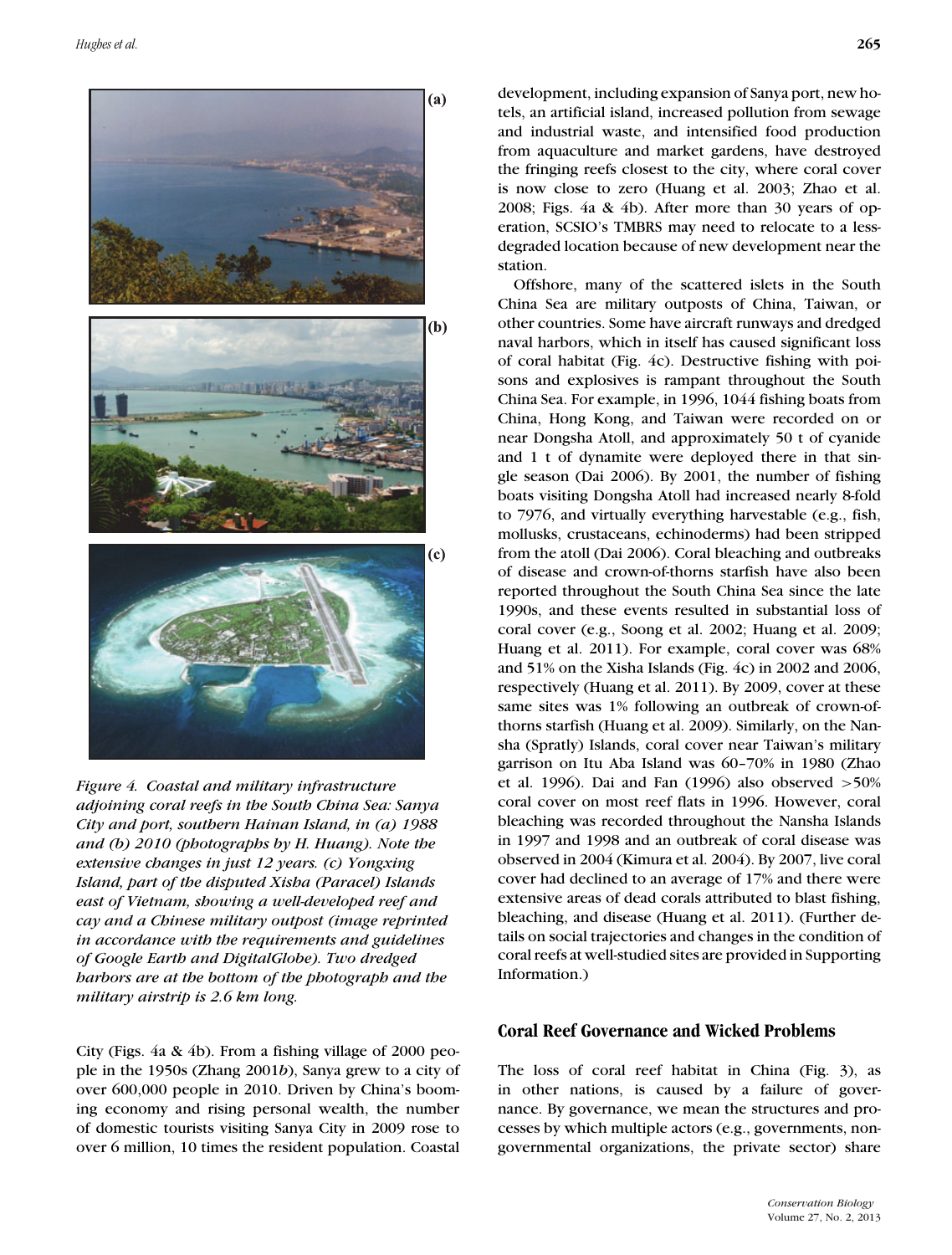power and make decisions. Governance includes formal laws and regulations, but also more diffuse and often unrecognized components that influence decision making, such as the media, religion, commerce, and public opinion (e.g., Lebel et al. 2006; Jentoft & Chuenpagdee 2009). These informal elements are powerful. Consequently, societal norms and attitudes in China are major aspects of the wicked problem of sustaining coral reefs. From this broader perspective, governance in China is not only top-down but also bottom-up. For example, in contemporary China, the consumption of live reef fish, bêche de mer, and shark fin, often during lavish banquets, builds personal status and business relationships (Yang 1994; Fabinyi 2012). Rapidly growing wealth and rising consumption of seafood, combined with poor governance and management of fisheries, has led to unsustainable harvesting of targeted species (e.g., Sadovy 2005; Berkes et al. 2006; Fabinyi 2012). In the longer term, changing public perceptions in China is at least as important as shifts in state, provincial, and municipal policies and laws for confronting the wicked problem of sustaining coral reefs.

Policy and legislative frameworks for environmental management have developed incrementally in China over the past few decades. For example, in 1993 the State Law of Marine Environment Protection and the State Management Regulation Preventing Coastal Engineering Projects from Marine Environmental Damage and Pollution were passed and adopted in an effort to protect coastal ecosystems. In 1994, sustainable development was proclaimed as a national priority (Liu 2010). In 1996, the State Ocean Administration launched the 21st century Ocean Agenda of China (Zhang 2001*c*) that established a system of marine zoning. In 1998, the State Ocean Administration established a priority program, Restoration of Coral Reef Ecosystems and Protection and Management of its Biodiversity in South China Sea of China. In 2001, the State Law of Ocean Use Management established a new requirement that coastal development must be compatible with the objectives of previously established marine zones (Zhang 2001*c*). In response to the growing costs of environmental degradation, China has steadily increased its expenditure on environmental protection (Liu 2010): From 2006 to 2010, China expended 1.5% of its annual gross domestic product (GDP) in environmental protection, double that of the previous 5 years (Zhou & Cai 2010).

However, despite these top-down legislative changes, rapid economic growth and urbanization continue to overwhelm regulatory frameworks that are hampered by a lack of public awareness or concern about environmental degradation (Huang et al. 2003; Han et al. 2006; Zhou & Cai 2010). For example, the Hainan Province Regulation of Coral Reef Protection (1998) aspires to protect against activities like coral mining and destructive fishing practices and to prevent new waste

discharge into marine parks (Zhang 2001*c*). Coral harvesting on Hainan Island has been illegal since 1999, when more than 90 lime kilns were closed down and demolished (Fujiwara et al. 2000). However, many tons of corals are still sold as souvenirs each year. In 2003, 14 prawn and abalone ponds that discharge untreated effluent were built beside the fringing reef in Luhuitou Bay, part of the Sanya National Coral Reef Reserve (Shi et al. 2007). Other development adjoining the reserve includes urban sprawl, a major tourist resort, a marina, and a golf course. In Sanya City and elsewhere, the performance of Chinese government officials, agencies, and local and provincial governments is typically assessed by economic metrics aimed at achieving higher GDP and tax revenues rather than environmental sustainability (Liu 2010).

To date, the establishment of coastal marine parks on the Chinese coastline has not prevented the decline of nearshore coral reefs (Zhang 2001*a*, 2001*c*; Ding et al. 2008) (Fig. 3). Seven national marine protected areas (MPAs) were established by China in 1990–1991 (Zhang 2001*c*), and today about 50 more are governed by provincial or local authorities (Kimura et al. 2008) (Supporting Information). However, these parks are small and do not adequately represent the diversity of China's coastal ecosystems (Han et al. 2006). Furthermore, there is no legally mandated system of environmental monitoring in most of these MPAs, so ongoing environmental change such as the rapid loss of coral cover (Fig. 3) is often unrecognized and unreported.

Long-term monitoring of coral reefs in Australia, the Caribbean, the Galapagos Islands, and elsewhere indicate that once a shift away from coral dominance has occurred, it is difficult to reverse (Hughes et al. 2010). Thus, the transition to alternate ecosystems that replace coral-dominated reefs illustrates a critical element of the wicked problem concept: a narrowing window of opportunity to prevent permanent loss of coral reefs. Consequently, maintaining marine ecosystems in good condition is a much better management approach than attempting to rebuild them after they have been severely damaged. Yet, there is an emphasis in China on attempting to restore ecosystems, a manifestation of attitudes and practices that favor rapid development now and postponement of environmental protection (e.g., Morton & Blackmore 2001; Liu 2010). For example, 20 vessels and 216 tire modules were sunk in shallow water off Hong Kong in 1998 and 131 concrete balls and 8 piles of quarry rocks were deployed in 1999 in an effort to establish socalled artificial reefs (Morton & Blackmore 2001). Given the regional scale of ongoing coral loss (Fig. 3), we recommend that a more proactive response should be implemented to directly address causes of environmental decline, such as chronic pollution and destructive fishing, rather than focusing on highly localized restoration projects.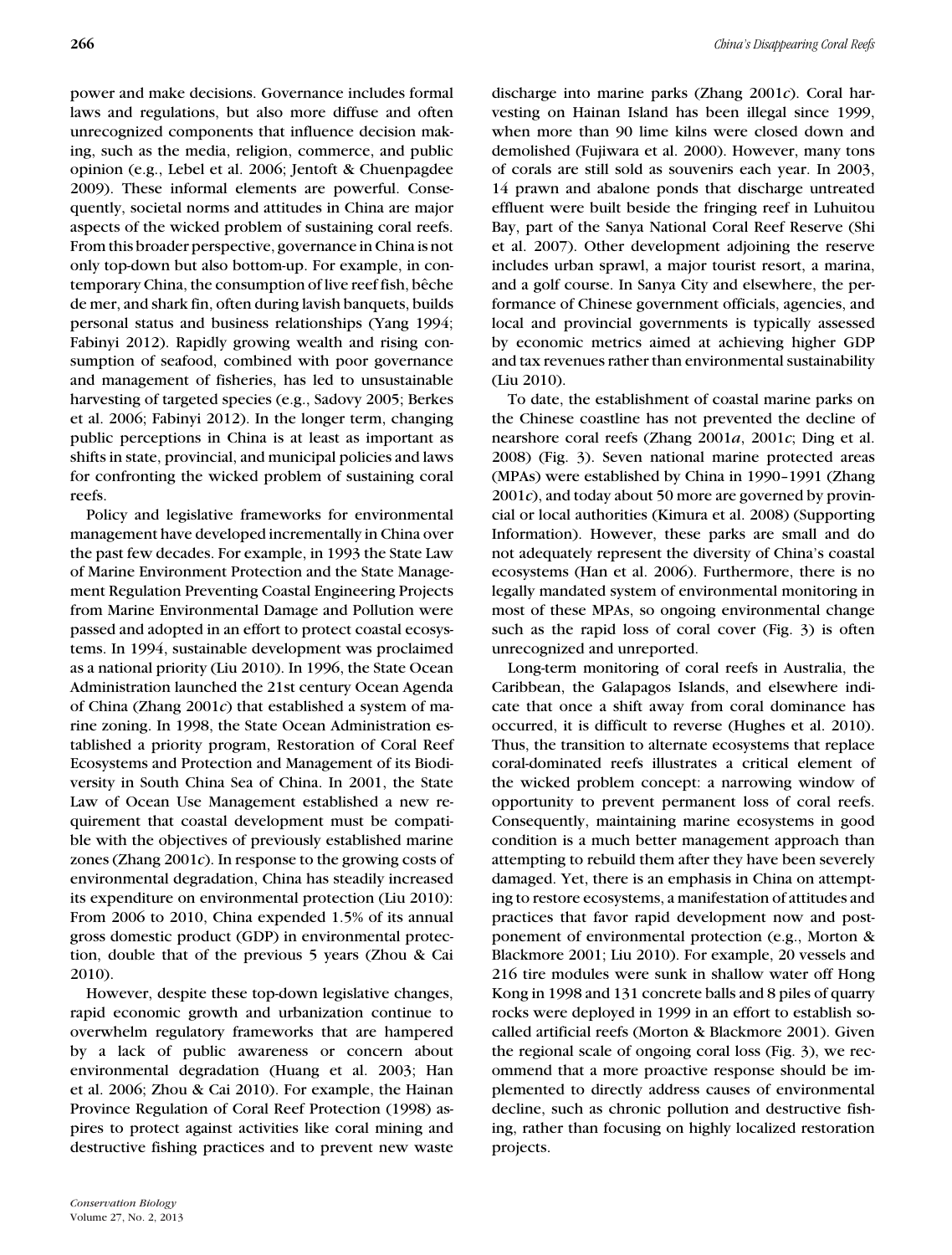## **Grappling with China's Wicked Problems**

Partial solutions to wicked problems typically disadvantage some players while benefiting others and often generate new problems (Rittel & Webber 1973). For example, the rapid expansion of aquaculture in coastal China is potentially a partial solution to overfishing, but widespread pollution from sea pens has also triggered toxic red tides and unprecedented hypoxia events (Kimura et al. 2004). Similarly, although marine governance is improving in China, it has also become highly sectoral, resulting in unforeseen impediments to tackling complex and wicked problems. For example, up to 20 ministries and agencies have separate responsibilities for activities like fishing, shipping, oil exploration, water quality, and environmental protection. Each one represents a partial solution, but further governance reform is needed to reduce unnecessary institutional overlap and redundancy, to establish clear responsibilities, and to improve coordination (Han et al. 2006; Cao & Wong 2007; Gu & Wong 2008).

Partial solutions implemented now can also restrict future options (Jentoft & Chuenpagdee 2009; Levin et al. 2009). The challenge therefore is to initiate partial solutions to wicked problems that do not preclude future incremental improvements. In the context of climate change as a wicked problem, Levin et al. (2009) refer to this pathway as "progressive incrementalism." In China recent improvements in legislative frameworks, investment in education and monitoring, internationalization of science, and the establishment of a rudimentary national system of marine parks represent positive steps that can be built on. However, other decisions are more likely to incrementally worsen the wicked problem of coral reefs in China and the South China Sea. For example, building or expanding a city adjoining fringing reefs or converting a coral reef flat into an airport runway (Fig. 4) are not easily reversible and open a pathway away from environmental sustainability.

Recent incremental reforms in the governance of coastal ecosystems in Australia, Chile, and the Philippines share a number of traits. These include progressive leadership, capacity to improve laws and policies, development of a shared vision, partnerships among different players, reduction of conflict, building of strong public support for change, allocation of financial and human resources, and development of new knowledge on ecosystem trajectories for informing and testing policies (Alcala & Russ 2006; Olsson et al. 2008; Gelcich et al. 2010). Yet, many of these elements remain poorly developed in China (Han et al. 2006; Cao & Wong 2007; Gu & Wong 2008).

Governing wicked problems becomes more challenging as they increase in extent from local to regional or global scales, particularly where institutions are weak or nonexistent (Walker et al. 2009). Specifically, the transboundary status of the disputed South China Sea is a major impediment to effective governance of coral reefs across the region. The Nansha or Spratly Islands are claimed in their entirety by China, Taiwan, and Vietnam and partially by the Philippines, Malaysia, and Brunei. Coral reef research on offshore archipelagos is often conducted during brief expeditions with logistic support from national defense forces, which links scientific activities to disputed claims of sovereignty and rights to offshore oil and gas resources. For example, SCSIO website lists their "comprehensive investigation on the *resources and rights and interest* of the Nansha (Spratly) Archipelagos and its vicinity" (emphasis added) as one of the institutes most noted accomplishments (South China Sea Institute of Oceanology 2012). Zhao and Wu (2008) propose that China should rapidly develop these contested territories to foster high-end tourism, fishing, aquaculture, oil and gas extraction, construction of desalination plants, and especially to establish Chinese sovereignty and strengthen national defense. Calls to establish a multinational marine park in the disputed Nansha (Spratly) Islands (McManus 1994; McManus et al. 2010) have so far been ignored.

There is no quick fix to a wicked problem as complex as securing a sustainable future for coral reefs in China and the South China Sea. We suggest that governance of China's coastal reefs can be improved by increasing public awareness, by legal and institutional reform that promotes progressive change, by providing financial support for training of reef scientists and managers, expanding monitoring of coral reef status and dynamics, and by enforcing existing regulations that protect reef ecosystems. Centralized governance in China is often criticized for being insensitive to local needs and conditions and for promoting uniform solutions that do not achieve their goals (Cao & Wong 2007). Yet, the predominantly topdown structure of China's governance could also provide an opportunity to rapidly implement a transformation in coral reef management. The key missing elements appear to be innovative leadership and a groundswell of public support for environmental protection. It is not too late to protect the remnants of China's mainland reefs, and it would take only a small commitment from the country's enormous economic and scientific resources to lead an international effort with neighboring sovereign states aimed at better management of coral reefs throughout the disputed South China Sea. An initial step is to acknowledge the extent of losses of coral habitat that have occurred so far.

## **Acknowledgments**

We are grateful to the Australian Research Council (ARC) and Chinese Academy of Sciences for their support and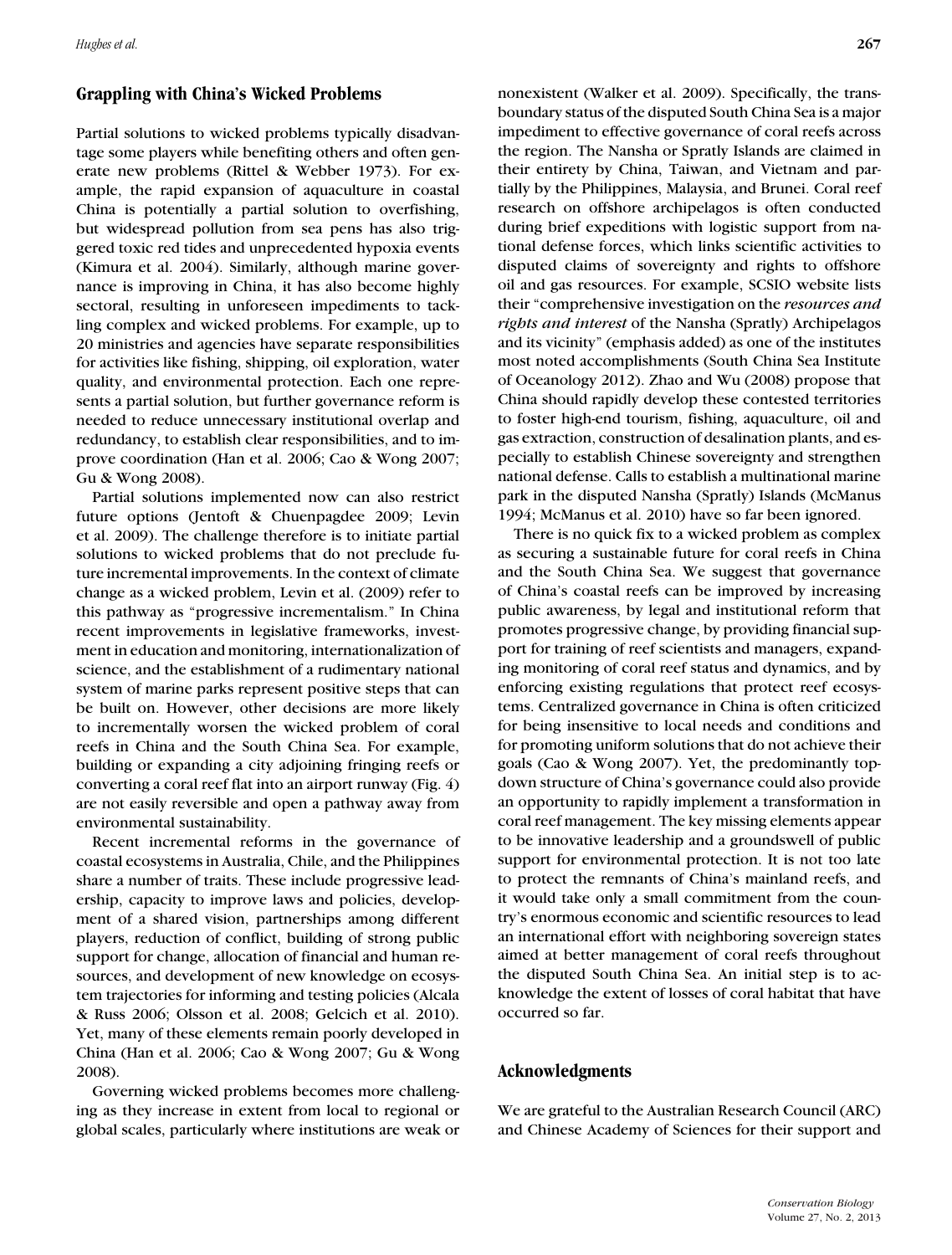to L. Anderson for technical assistance. We developed this paper during a sabbatical visit by H. Huang, hosted by the ARC Centre of Excellence for Coral Reef Studies. We thank A.H. Baird and M. Fabinyi for their comments on an earlier draft.

#### **Supporting Information**

Geographic setting and coral biological diversity patterns in the region (Appendix S1), data sources used to quantify declining coral cover (Appendix S2), and further details of environmental trajectories at well-studied sites (Appendix S3) are available online. The authors are responsible for the content and functionality of these materials. Queries (other than absence of the material) should be directed to the corresponding author.

#### **Literature Cited**

- Alcala, A. C., and G. R. Russ. 2006. No-take marine reserves and reef fisheries management in the Philippines: a new people power revolution. Ambio **35:**245–254.
- Aliño, P. M., and M. C. C. Quibilan. 2003. The Kalayaan Islands: our natural heritage. Marine Science Institute and University of Philippines Diliman, Quezon City.
- Berkes, F., et al. 2006. Globalization, roving bandits, and marine resources. Science **311:**1557–1558.
- Cabral, R. B., and P. M. Aliño. 2011. Transition from common to private coasts: consequences of privatization of the coastal commons. Ocean & Coastal Management **54:**66–74.
- Cao, W. Z., and M. H. Wong. 2007. Current status of coastal zone issues and management in China: a review. Environment International **33:**985–992.
- Chen, S., and J. I. Uitto. 2003. Governing marine and coastal environment in China: building local government capacity through international cooperation. China Environment Series **6:**67–80.
- Chen, T. R., K. F. Yu, Q. Shi, S. Li, G. J. Price, R. Wang, M. X. Zhao, T. G. Chen, and J. X. Zhao. 2009. Twenty-five years of change in scleractinian coral communities of Daya Bay (northern South China Sea) and its response to the 2008 AD extreme cold climate event. Chinese Science Bulletin **54:**2107–2117.
- Dai, C. F. 2006. Dongsha Atoll in the South China Sea: past, present, and future. Proceedings of the 10th International Coral Reef Symposium **2**:1587–1592.
- Dai, C. F., and T. Y. Fan. 1996. Coral fauna of Taiping Island (Itu Aba Island) in the Spratlys of the South China Sea. Atoll Research Bulletin **436:**1–21.
- Ding, H., H. Xu, J. Wu, W. J. F. Le Quesne, C. J. Sweeting, and N. V. C. Polunin. 2008. An overview of spatial management and marine protected areas in the East China Sea. Coastal Management **36:**443– 457.
- Fabinyi, M. 2012. Historical, cultural and social perspectives on luxury seafood consumption in China. Environmental Conservation **39:**83– 92.
- Fiege, D., V. Neumann, and J. H. Li. 1994. Observations on coral reefs of Hainan Island, South China Sea. Marine Pollution Bulletin **29:**84–89.
- Foale, S., et al. 2012. Food security and the Coral Triangle Initiative. Marine Policy DOI: dx.doi.org/10.1016/j.marpol.2012.05.033.
- Fujiwara, S., T. Shibuno, K. Mito, T. Nakai, Y. Sasaki, C. F. Dai, and G. Chen. 2000. Status of coral reefs of east and north Asia: China,

Japan and Taiwan. Pages 131–140 in C. Wilkinson, editor. Status of coral reefs of the world: 2000. Australian Institute of Marine Science, Townsville.

- Gelcich, S., et al. 2010. Navigating transformations in governance of Chilean marine coastal resources. Proceedings of the National Academy of Sciences **107:**16794–16799.
- Gu, M., and P. P. Wong. 2008. Coastal zone management focusing on coastal tourism in a transitional period of China. Ocean & Coastal Management **51:**1–24.
- Han, Q. Y., X. P. Huang, P. Shi, and Q. M. Zhang. 2006. Coastal wetland in South China: degradation trends, causes and protection countermeasures. Chinese Science Bulletin **51:**121–128.
- Hodgson, G. 1999. A global assessment of human effects on coral reefs. Marine Pollution Bulletin **38:**345–355.
- Hodgson, G., and E. P. M. Yau. 1997. Physical and biological controls of coral communities in Hong Kong. Proceedings of the 8th International Coral Reef Symposium **1:** 459–464.
- Huang, H., D. Wang, C. Hu, and J. Lian. 2009. Current resources of the Xisha Islands, China. South China Sea Institute of Oceanology and Chinese Academy of Science, Guangzhou.
- Huang, H., C. Zhang, J. Yang, F. You, J. Lian, and Y. Tan. 2011. Scleractinian coral community characteristics in Zhubi coral reef (Nansha Island). Journal of Oceanography in Taiwan Strait **31:** 79–84.
- Huang, L. M., Y. H. Tan, X. Y. Song, X. P. Huang, H. K. Wang, S. Zhang, J. D. Dong, and R. Y. Chen. 2003. The status of the ecological environment and a proposed protection strategy in Sanya Bay, Hainan Island, China. Marine Pollution Bulletin **47:**180–186.
- Hughes, T. P., N. A. J. Graham, J. B. C. Jackson, P. J. Mumby, and R. S. Steneck. 2010. Rising to the challenge of sustaining coral reef resilience. Trends in Ecology & Evolution **25:**633–642.
- Hughes, T. P., et al. 2003. Climate change, human impacts, and the resilience of coral reefs. Science **301**:929–933.
- Hutchings, P. A., and B. L. Wu. 1987. Coral reefs of Hainan Island, South China Sea. Marine Pollution Bulletin **18:**25–26.
- Jentoft, S., and R. Chuenpagdee. 2009. Fisheries and coastal governance as a wicked problem. Marine Policy **33:**553–560.
- Kimura, T., C. Dai, H. Park, H. Huang, and P. Ang. 2008. Status of coral reefs in east and north Asia (China, Hong Kong, Taiwan, South Korea and Japan). Pages 145–158 in C. Wilkinson, editor. Status of coral reefs of the world: 2008. Global Coral Reef Monitoring Network and Reef and Rainforest Research Centre, Townsville, Queensland.
- Kimura, T., C. F. Dai, S. Pae, H. Huang, P. O. Ang, J. G. Je, and C. L. S. Choi. 2004. Status of coral reefs in east and north Asia: China, Hong Kong, Taiwan, Korea, and Japan. Pages 277–301 in C. Wilkinson, editor. Status of coral reefs of the world: 2004. Australian Institute of Marine Science, Townsville, Queensland.
- Lebel, L., J. M. Anderies, B. Campbell, C. Folke, S. Hatfield-Dodds, T. P. Hughes, and J. Wilson. 2006. Governance and the capacity to manage resilience in regional socialecological systems. Ecology and Society **11:**19. Available from http://www.ecologyandsociety.org/vol11/iss1/art19/.
- Levin, K., B. Cashore, S. Bernstein, and G. Auld. 2009. Playing it forward: path dependency, progressive incrementalism, and the "super wicked" problem of global climate change. IOP Conference Series: Earth and Environmental Science **6**:502002
- Li, J. J., T. F. Lee, K. S. Tew, and L. S. Fang. 2000. Changes in the coral community at Dong-Sha Atoll, South China Sea from 1975 to 1998. Acta Zoologica Taiwanica **11:**1–15.
- Liao, M. H., et al. 2007. The "black disease" of reef-building corals at Green Island, Taiwan—outbreak of a cyanobacteriosponge, *Terpios Hoshinota* (Suberitidae; Hadromerida). Zoological Studies **46:**520.
- Liu, J. G. 2010. China's road to sustainability. Science **328:**50.
- McManus, J. W. 1994. The Spratly Islands: A marine park? Ambio **23:**181–186.
- McManus, J. W., K. T. Shao, and S. Y. Lin. 2010. Toward establishing a Spratly Islands international marine peace park: ecological importance and supportive collaborative activities with an emphasis